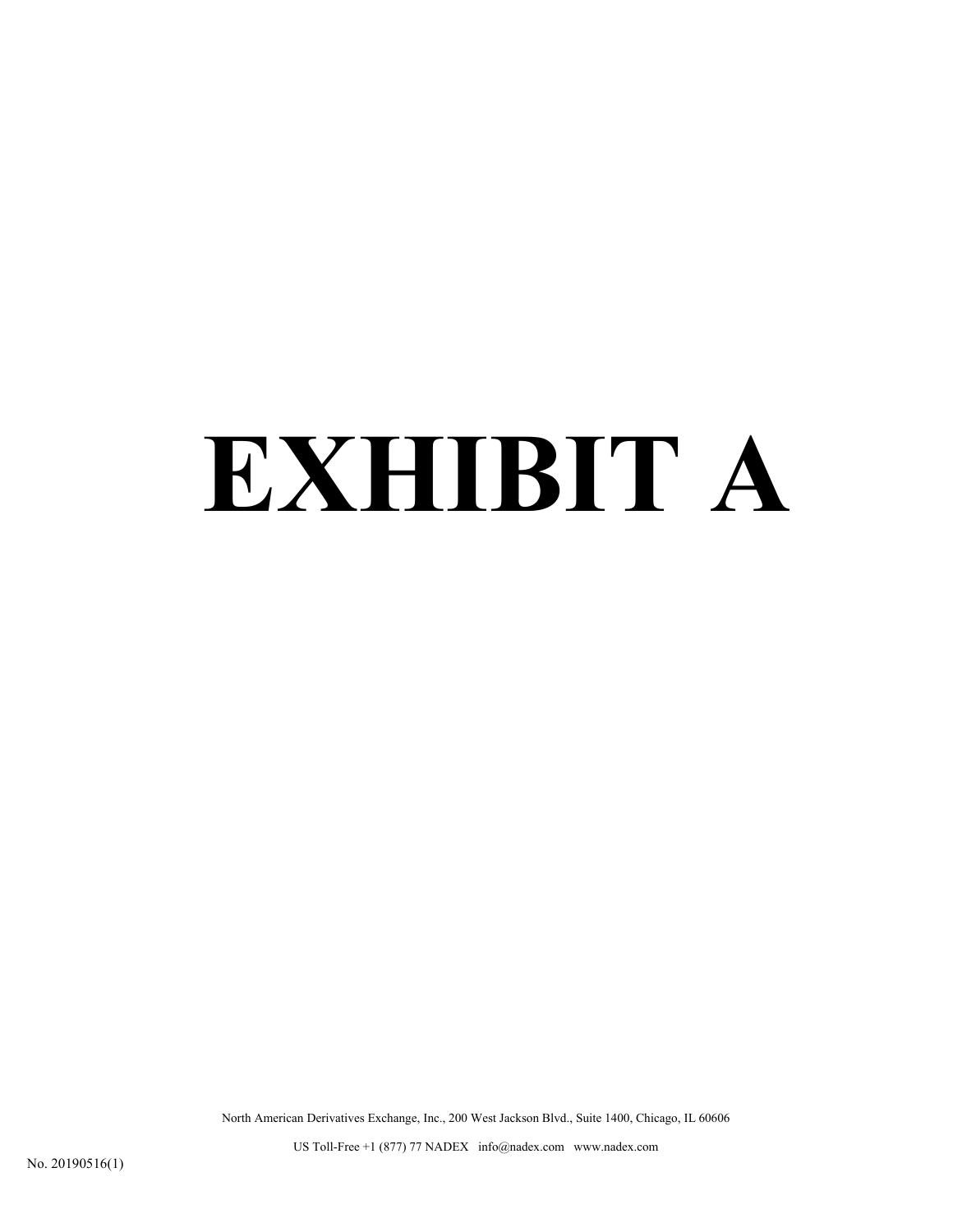#### DIRECT TRADING MEMBERS **Membership Fee:**

Nadex does not charge a Membership fee to join the Exchange.

#### **Initial Deposit:**

Direct Trading Members are required to make an initial deposit of at least \$250; no minimum balance is required thereafter.

#### **Transaction Fees:**

Nadex charges no fee for orders placed, cancelled or amended.

Direct Trading Members incur an \$1.00 Exchange trading fee per contract per side for each lot trade executed. based on order size according to the following schedule:

#### \$1.00 for each lot traded from 1 up to and including 50 lots;

An additional \$0.00 for each lot over 50 lots.

#### **Settlement Fees:**

Nadex charges no fee for contracts that settle out-of-the-money.

Direct Trading Members incur an Exchange settlement fee per contract per side for each contract that settles in-the-money based on the position size at expiration according to the following schedule:

■ \$1.00 for each lot settled in-the-money.

If the per-contract settlement payout is greater than \$0, but the total fee to be charged for the position exceeds the total settlement payout for that position, Nadex will reduce its fee to the amount of the total settlement payout for that position (that is, Nadex will not charge a settlement fee that exceeds a settlement payout).

# FCM MEMBERS

**Membership Fee:**

Nadex does not charge a FCM Membership fee to join the Exchange.

#### **Minimum Balance:**

FCM Members are required to make an initial deposit of at least \$100,000 and to maintain a minimum balance of uncommitted funds of \$50,000.

#### **Transaction Fees:**

Nadex charges no fee for orders placed, cancelled or amended.

FCM Members incur an Exchange trading fee per contract per side for each contract executed based on order size according to the following schedule:

- \$0.35 for each lot traded from 1 up to and including 10 lots;
- \$0.00 for each lot traded over 10.

#### **Settlement Fees:**

FCM Members incur an Exchange settlement fee per contract per side for each contract that settles in-the-money based on the position size at expiration according to the following schedule:

■ \$0.35 for each lot settled in-the-money.

If the per-contract settlement payout is greater than \$0, but the total fee to be charged for the position exceeds the total settlement payout for that position, Nadex will reduce its fee to the amount of the total settlement payout for that position (that is, Nadex will not charge a settlement fee that exceeds a settlement payout).

Nadex charges no fee for contracts that settle out-of-the-money.

#### MARKET MAKERS **Membership Fee:**

Nadex does not charge Market Makers a membership fee.

#### **Minimum Balance:**

 Market Makers are required to make an initial deposit of at least \$500,000 and to maintain a minimum balance of uncommitted funds of \$250,000 to collateralize the trades executed on Nadex.

#### **Transaction Fees:**

Nadex charges no fee for Market Maker quotes placed, cancelled or amended.

Nadex charges its non-intermediated Market Makers an Exchange trading fee of \$0.50 per contract per side for each trade executed in on Nadex.

#### **Settlement Fees:**

Nadex charges its non-intermediated Market Makers an Exchange settlement fee of \$0.50 per contract per side for each contract that settles in-the-money. If the total fee to be charged for the position exceeds the total settlement payout for that position, Nadex will reduce its fee to the amount of the total settlement payout for that position (that is, Nadex will not charge a settlement fee that exceeds a settlement payout).

Nadex charges no fee for contracts that settle out-of-the-money.

#### **Additional Fees:**

Market Makers will be assessed a Wide Spread Surcharge equal to 50% of the average per lot profit above \$2.00 (after standard transaction and settlement fees), in a given month. This Surcharge is applicable only to Binary contracts.

#### SYSTEM PROVIDERS

Nadex is interested in discussing partnership opportunities with systems providers.

Anyone interested in becoming a Nadex FCM Member or Market Maker or pursuing a partnership as a systems provider should contact us.